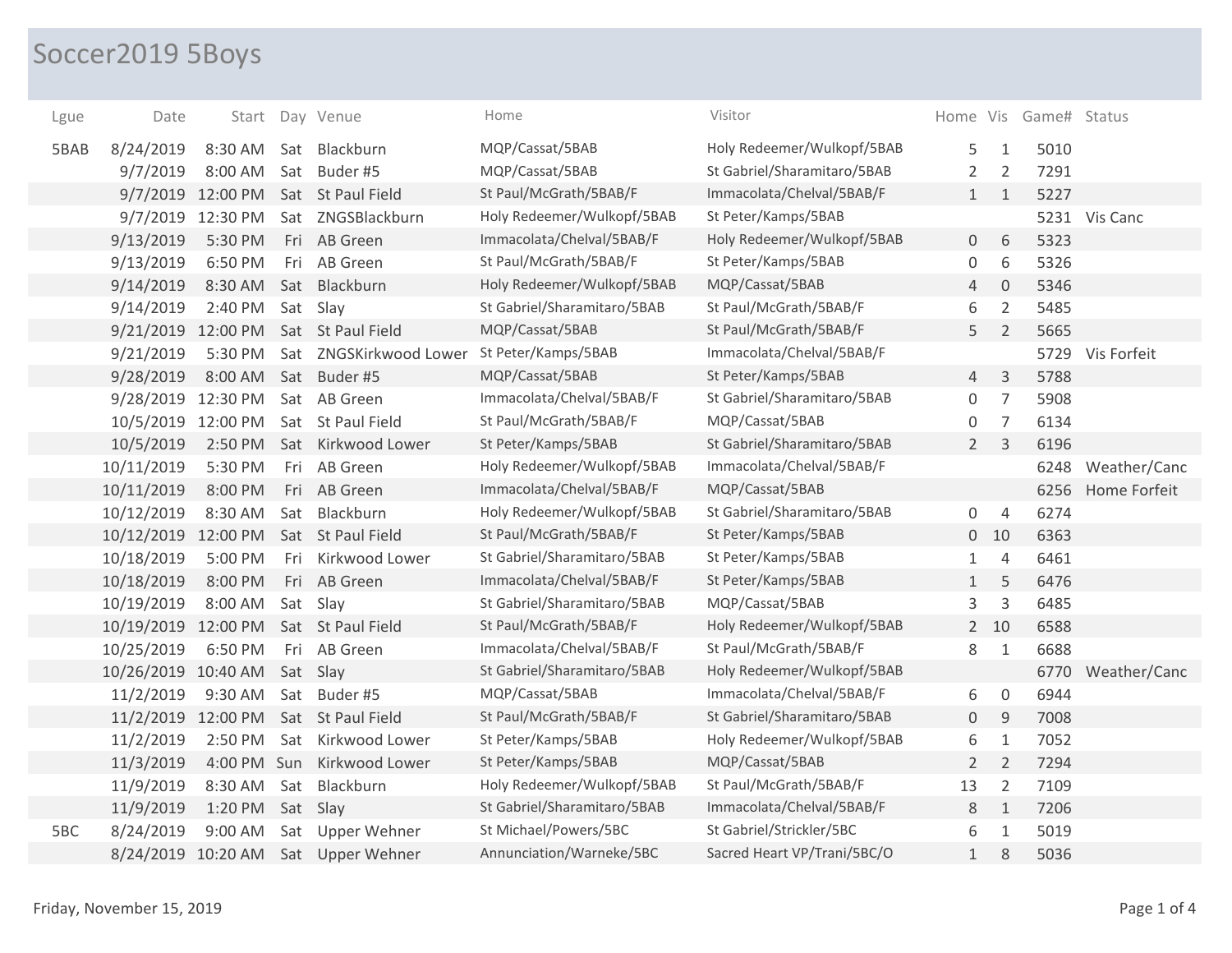| Lgue | Date                         |                  |     | Start Day Venue                              | Home                           | Visitor                        |                |                     | Home Vis Game# Status |                   |
|------|------------------------------|------------------|-----|----------------------------------------------|--------------------------------|--------------------------------|----------------|---------------------|-----------------------|-------------------|
| 5BC  |                              |                  |     | 8/24/2019 10:20 AM Sat St John Paul II Upper | St John Paul II/McNamee/5BC    | St Marg of Scotland/Sala/5BC/F | 5              | $\overline{2}$      | 5034                  |                   |
|      | 9/7/2019                     | 9:00 AM          |     | Sat Upper Wehner                             | Annunciation/Warneke/5BC       | St John Paul II/McNamee/5BC    | 10             | 2                   | 5152                  |                   |
|      |                              |                  |     | 9/7/2019 11:40 AM Sat Upper Wehner           | St Michael/Powers/5BC          | Annunciation/Warneke/5BC       | $\overline{0}$ | 6                   | 5220                  |                   |
|      |                              |                  |     | 9/14/2019 10:20 AM Sat St John Paul II Upper | St John Paul II/McNamee/5BC    | St Michael/Powers/5BC          | 4              | 6                   | 5392                  |                   |
|      | 9/14/2019 12:00 PM Sat Slay  |                  |     |                                              | St Gabriel/Strickler/5BC       | St Gerard Majella/Gamel/5BC/F  | 1              | $\overline{2}$      | 5430                  |                   |
|      | 9/20/2019                    | 5:30 PM          |     | Fri AB Green                                 | Immacolata/Chelval/5BC/H       | St Marg of Scotland/Sala/5BC/F |                |                     |                       | 5548 Weather/Canc |
|      | 9/21/2019                    | 8:00 AM          |     | Sat Slay                                     | St Marg of Scotland/Sala/5BC/F | St Gabriel/Strickler/5BC       | 3              | 5                   | 5567                  |                   |
|      | 9/21/2019 10:20 AM           |                  |     | Sat Upper Wehner                             | St Michael/Powers/5BC          | St John Paul II/McNamee/5BC    | 9              | $\mathsf{O}\xspace$ | 5628                  |                   |
|      | 9/22/2019 12:00 PM Sun Slay  |                  |     |                                              | St Marg of Scotland/Sala/5BC/F | St Peter/Waller/5BC            | 8              | 6                   | 5737                  |                   |
|      | 9/22/2019                    | 1:20 PM Sun      |     | Slay                                         | St Gabriel/Strickler/5BC       | Annunciation/Warneke/5BC       | $\mathbf{1}$   | 7                   | 5753                  |                   |
|      | 9/28/2019                    | 8:00 AM          |     | Sat Des Peres #1                             | St Gerard Majella/Gamel/5BC/F  | Annunciation/Warneke/5BC       | 5              | 6                   | 5791                  |                   |
|      | 9/28/2019 11:40 AM           |                  |     | Sat ZNGSUpper Wehner                         | St Michael/Powers/5BC          | St Gerard Majella/Gamel/5BC/F  |                |                     | 5896 TBD              |                   |
|      | 9/28/2019 12:00 PM           |                  |     | Sat St Paul Field                            | St Paul/McGrath/5BC/H          | St Peter/Waller/5BC            | 8              | $\mathbf{1}$        | 5907                  |                   |
|      | 9/28/2019                    | 2:00 PM          | Sat | Buder #4                                     | Sacred Heart VP/Trani/5BC/O    | St Gabriel/Strickler/5BC       | 4              | $\mathbf{1}$        | 5945                  |                   |
|      | 9/28/2019                    | 2:20 PM          |     | Sat Upper Wehner                             | Annunciation/Warneke/5BC       | St Marg of Scotland/Sala/5BC/F | $7^{\circ}$    | 3                   | 5952                  |                   |
|      | 10/4/2019                    | 5:00 PM          | Fri | Kirkwood Lower                               | St Peter/Waller/5BC            | St Michael/Powers/5BC          | $\mathbf{1}$   | 2                   | 6009                  |                   |
|      | 10/4/2019                    | 6:50 PM          |     | Fri AB Green                                 | Immacolata/Chelval/5BC/H       | Sacred Heart VP/Trani/5BC/O    | $\overline{4}$ | $\overline{2}$      | 6019                  |                   |
|      | 10/5/2019                    | 9:20 AM          |     | Sat Slay                                     | St Gabriel/Strickler/5BC       | St John Paul II/McNamee/5BC    | 9              | $1\,$               | 6063                  |                   |
|      | 10/5/2019                    | 2:40 PM          |     | Sat Des Peres #1                             | St Gerard Majella/Gamel/5BC/F  | St Marg of Scotland/Sala/5BC/F | 3              | $\mathbf{1}$        | 6194                  |                   |
|      | 10/5/2019                    | 4:10 PM          |     | Sat Kirkwood Lower                           | St Peter/Waller/5BC            | Sacred Heart VP/Trani/5BC/O    | 5              | 5                   | 6210                  |                   |
|      |                              |                  |     | 10/6/2019 12:30 PM Sun St John Paul II Upper | St John Paul II/McNamee/5BC    | Annunciation/Warneke/5BC       | $2^{\circ}$    | 7                   | 6218                  |                   |
|      | 10/12/2019                   | 9:00 AM          |     | Sat Upper Wehner                             | Annunciation/Warneke/5BC       | Immacolata/Chelval/5BC/H       | $\overline{2}$ | $\overline{2}$      | 6289                  |                   |
|      | 10/12/2019                   |                  |     | 10:20 AM Sat St John Paul II Upper           | St John Paul II/McNamee/5BC    | St Gerard Majella/Gamel/5BC/F  |                | 3 <sub>11</sub>     | 6326                  |                   |
|      | 10/12/2019                   | 2:00 PM          |     | Sat Buder #4                                 | Sacred Heart VP/Trani/5BC/O    | St Gerard Majella/Gamel/5BC/F  | $\overline{2}$ | 5                   | 6402                  |                   |
|      | 10/12/2019                   | 2:40 PM Sat Slay |     |                                              | St Marg of Scotland/Sala/5BC/F | St Peter/Waller/5BC            | 1              | 8                   | 6411                  |                   |
|      | 10/13/2019                   | 12:00 PM Sun     |     | Slay                                         | St Gabriel/Strickler/5BC       | St Paul/McGrath/5BC/H          |                |                     | 6437                  |                   |
|      | 10/19/2019                   |                  |     | 2:20 PM Sat Upper Wehner                     | St Michael/Powers/5BC          | St Gabriel/Strickler/5BC       |                |                     |                       | 6636 Vis Forfeit  |
|      | 10/19/2019                   | 5:30 PM          | Sat | Kirkwood Lower                               | St Peter/Waller/5BC            | St John Paul II/McNamee/5BC    | 4              | 3                   | 6655                  |                   |
|      | 10/20/2019 12:00 PM Sun Slay |                  |     |                                              | St Marg of Scotland/Sala/5BC/F | Sacred Heart VP/Trani/5BC/O    | 5.             | 5                   | 6662                  |                   |
|      | 10/26/2019                   | 8:00 AM          | Sat | Buder #4                                     | Sacred Heart VP/Trani/5BC/O    | St Paul/McGrath/5BC/H          | 9              | $\overline{2}$      | 6693                  |                   |
|      | 10/26/2019                   | 9:00 AM          |     | Sat Upper Wehner                             | Annunciation/Warneke/5BC       | St Peter/Waller/5BC            | 8              | $\overline{2}$      | 6722                  |                   |
|      | 10/26/2019                   | 12:30 PM         |     | Sat AB Green                                 | Immacolata/Chelval/5BC/H       | St Michael/Powers/5BC          |                |                     | 6803                  | Weather/Canc      |
|      | 10/26/2019                   | 4:00 PM          |     | Sat Des Peres #1                             | St Gerard Majella/Gamel/5BC/F  | Sacred Heart VP/Trani/5BC/O    |                |                     | 6855                  | Weather/Canc      |
|      | 11/1/2019                    | 5:30 PM          |     | Fri AB Green                                 | Immacolata/Chelval/5BC/H       | St Gabriel/Strickler/5BC       |                |                     | 6890                  | Vis Forfeit       |
|      | 11/2/2019                    | 8:00 AM          |     | Sat Des Peres #1                             | St Gerard Majella/Gamel/5BC/F  | St Peter/Waller/5BC            |                |                     | 6902                  |                   |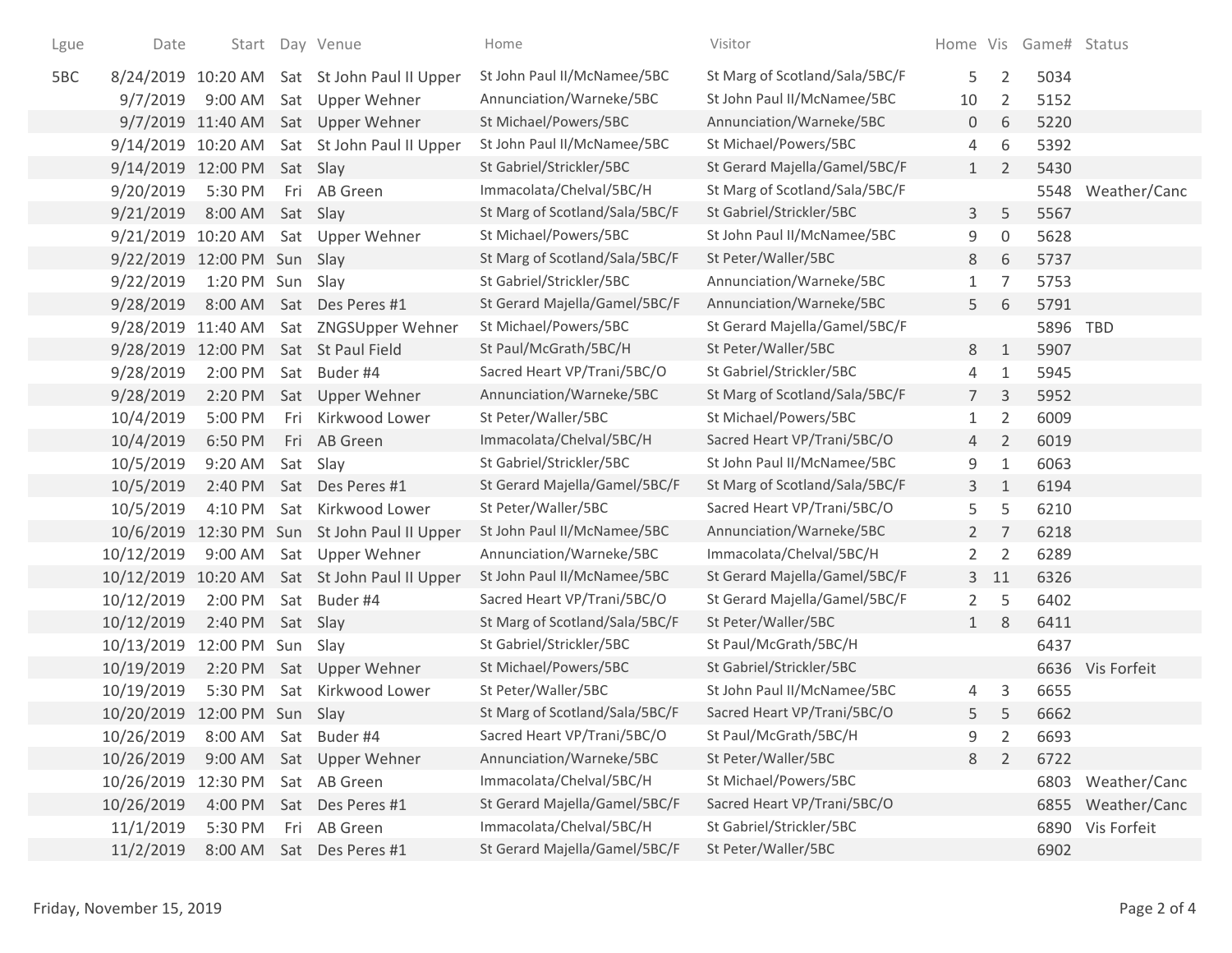| Lgue | Date                             | Start                 |          | Day Venue                  | Home                                                             | Visitor                                                           | Home Vis       |                     | Game# Status |              |
|------|----------------------------------|-----------------------|----------|----------------------------|------------------------------------------------------------------|-------------------------------------------------------------------|----------------|---------------------|--------------|--------------|
| 5BC  | 11/2/2019                        | 9:20 AM               |          | Sat Slay                   | St Marg of Scotland/Sala/5BC/F                                   | St Michael/Powers/5BC                                             | $\overline{2}$ | 5                   | 6942         |              |
|      | 11/2/2019                        | 2:00 PM               |          | Sat Buder #4               | St John Paul II/McNamee/5BC                                      | Sacred Heart VP/Trani/5BC/O                                       | 5              | $\overline{2}$      | 7044         |              |
|      | 11/2/2019                        | 5:30 PM               | Sat      | Kirkwood Lower             | St Peter/Waller/5BC                                              | St Gerard Majella/Gamel/5BC/F                                     | $\overline{2}$ | 7                   | 7069         |              |
|      | 11/8/2019                        | 5:15 PM               | Fri      | Kirkwood Lower             | St Peter/Waller/5BC                                              | St Gabriel/Strickler/5BC                                          | 6              | $\mathsf{3}$        | 7092         |              |
|      | 11/9/2019                        | 8:00 AM               | Sat      | Buder #4                   | Sacred Heart VP/Trani/5BC/O                                      | St Michael/Powers/5BC                                             |                |                     | 7096         |              |
|      | 11/9/2019                        | 9:00 AM               | Sat      | Upper Wehner               | St John Paul II/McNamee/5BC                                      | Annunciation/Warneke/5BC                                          | 0              | 6                   | 7123         |              |
|      | 11/9/2019                        | 2:30 PM               |          | Sat St Paul Field          | St Paul/McGrath/5BC/H                                            | St Gerard Majella/Gamel/5BC/F                                     | $\overline{7}$ | 6                   | 7224         |              |
| 5BD  | 8/24/2019                        | 2:30 PM               |          | Sat St Paul Field          | MQP/Pollaci/5BD                                                  | St Mary Magdalen/Temporiti/5BD                                    |                |                     | 5085         | Canc         |
|      | 8/24/2019                        | 3:10 PM               |          | Sat Blackburn              | Holy Redeemer/Cusumano/5BD/F                                     | Sacred Heart VP/Trani/5BD/T                                       | $\mathbf{1}$   | $\mathsf{3}$        | 5091         |              |
|      | 9/7/2019                         | 8:30 AM               | Sat      | Blackburn                  | Holy Redeemer/Cusumano/5BD/H                                     | MQP/Pollaci/5BD                                                   | 4              | 0                   | 5141         |              |
|      | 9/7/2019                         | 12:30 PM              |          | Sat Buder#5                | MQP/Pollaci/5BD                                                  | Holy Redeemer/Cusumano/5BD/F                                      | $\mathbf{1}$   | $\overline{4}$      | 5232         |              |
|      |                                  | 9/7/2019 12:30 PM     | Sat      | AB Green                   | Our Lady of Lourdes/Lee/5BD                                      | Our Lady of the Pillar/R. Rohlfing/5                              | 0              | 5                   | 5229         |              |
|      |                                  | 9/8/2019 12:00 PM Sun |          | Des Peres #1               | St Mary Magdalen/Temporiti/5BD                                   | St Peter/Harding/5BD                                              |                |                     | 5293         | Weather/Canc |
|      | 9/14/2019                        | 9:15 AM               | Sat      | Chaminade                  |                                                                  | Our Lady of the Pillar/R. Rohlfing/5 Holy Redeemer/Cusumano/5BD/H | 3              | $\overline{2}$      | 5369         |              |
|      | 9/14/2019                        | 1:20 PM               |          | Sat Slay                   | St Marg of Scotland/Sala/5BD/H                                   | Holy Redeemer/Cusumano/5BD/F                                      | 5              | 4                   | 5456         |              |
|      | 9/15/2019                        | 1:20 PM               | Sun Slay |                            | St Marg of Scotland/Sala/5BD/H                                   | St Peter/Harding/5BD                                              | 7              | $\overline{2}$      | 5527         |              |
|      | 9/20/2019                        | 7:40 PM               | Fri      | Kirkwood Lower             | St Peter/Harding/5BD                                             | St Marg of Scotland/Sala/5BD/H                                    | 3              | $\mathbf{1}$        | 5554         |              |
|      | 9/21/2019                        | 9:30 AM               |          | Sat AB Green               | Our Lady of Lourdes/Lee/5BD                                      | Holy Redeemer/Cusumano/5BD/F                                      | $\overline{2}$ | $\boldsymbol{0}$    | 5599         |              |
|      | 9/21/2019 11:45 AM               |                       | Sat      | Chaminade                  | Our Lady of the Pillar/R. Rohlfing/5 Sacred Heart VP/Trani/5BD/T |                                                                   | $\overline{7}$ | $\overline{2}$      | 5655         |              |
|      | 9/27/2019                        | 8:00 PM               | Fri      | AB Green                   | Our Lady of Lourdes/Lee/5BD                                      | MQP/Pollaci/5BD                                                   | 7              | $\mathsf{O}\xspace$ | 5782         |              |
|      | 9/28/2019                        | 8:30 AM               | Sat      | Blackburn                  | Holy Redeemer/Cusumano/5BD/F                                     | Our Lady of Lourdes/Lee/5BD                                       | 10             | $\overline{2}$      | 5804         |              |
|      | 9/28/2019 11:00 AM               |                       | Sat      | Buder #4                   | Sacred Heart VP/Trani/5BD/T                                      | MQP/Pollaci/5BD                                                   | 4              | $\mathbf{1}$        | 5875         |              |
|      | 9/28/2019                        | 2:40 PM               | Sat      | Des Peres #1               | St Gerard Majella/Gamel/5BD/H                                    | St Mary Magdalen/Temporiti/5BD                                    | 3              | $\mathsf{3}$        | 5955         |              |
|      | 9/28/2019                        | 2:50 PM               | Sat      | Kirkwood Lower             | St Peter/Harding/5BD                                             | Holy Redeemer/Cusumano/5BD/H                                      | 4              | $\boldsymbol{0}$    | 5956         |              |
|      | 9/29/2019                        | 12:00 PM Sun          |          | Des Peres #1               | St Gerard Majella/Gamel/5BD/H                                    | St Mary Magdalen/Temporiti/5BD                                    | 3              | $\overline{7}$      | 5979         |              |
|      | 10/5/2019                        | 8:30 AM               | Sat      | Blackburn                  | Sacred Heart VP/Trani/5BD/T                                      | Holy Redeemer/Cusumano/5BD/F                                      | $\overline{2}$ | 4                   | 6038         |              |
|      | 10/5/2019 11:00 AM               |                       | Sat      | Buder #5                   | MQP/Pollaci/5BD                                                  | Our Lady of Lourdes/Lee/5BD                                       | $\mathbf{1}$   | 6                   | 6103         |              |
|      | 10/5/2019 12:00 PM               |                       | Sat      | Des Peres #1               | St Gerard Majella/Gamel/5BD/H                                    | St Peter/Harding/5BD                                              | 0              | 0                   | 6126         |              |
|      | 10/5/2019                        | 2:30 PM               |          | Sat Chaminade              | St Mary Magdalen/Temporiti/5BD                                   | Our Lady of the Pillar/R. Rohlfing/5                              | 3              | $\overline{4}$      | 6191         |              |
|      | 10/12/2019 11:00 AM Sat Buder #4 |                       |          |                            | Our Lady of the Pillar/R. Rohlfing/5 Sacred Heart VP/Trani/5BD/T |                                                                   |                | $\mathbf 0$         | 6336         |              |
|      | 10/12/2019                       |                       |          | 2:50 PM Sat Kirkwood Lower | St Peter/Harding/5BD                                             | Our Lady of Lourdes/Lee/5BD                                       | $\mathbf{1}$   | 5                   | 6412         |              |
|      | 10/12/2019                       | 3:10 PM               |          | Sat Blackburn              | Holy Redeemer/Cusumano/5BD/F                                     | MQP/Pollaci/5BD                                                   | 3              | $\boldsymbol{0}$    | 6419         |              |
|      | 10/13/2019 12:00 PM Sun          |                       |          | Des Peres #1               | St Gerard Majella/Gamel/5BD/H                                    | Our Lady of the Pillar/R. Rohlfing/5                              | 6              | $\mathbf 0$         | 6436         |              |
|      | 10/18/2019                       | 5:00 PM               | Fri      | Des Peres #1               | St Mary Magdalen/Temporiti/5BD                                   | Holy Redeemer/Cusumano/5BD/F                                      | 7              | 1                   | 6460         |              |
|      | 10/19/2019 12:00 PM              |                       |          | Sat Des Peres #1           | St Mary Magdalen/Temporiti/5BD                                   | MQP/Pollaci/5BD                                                   | 5              | $\overline{2}$      | 6582         |              |